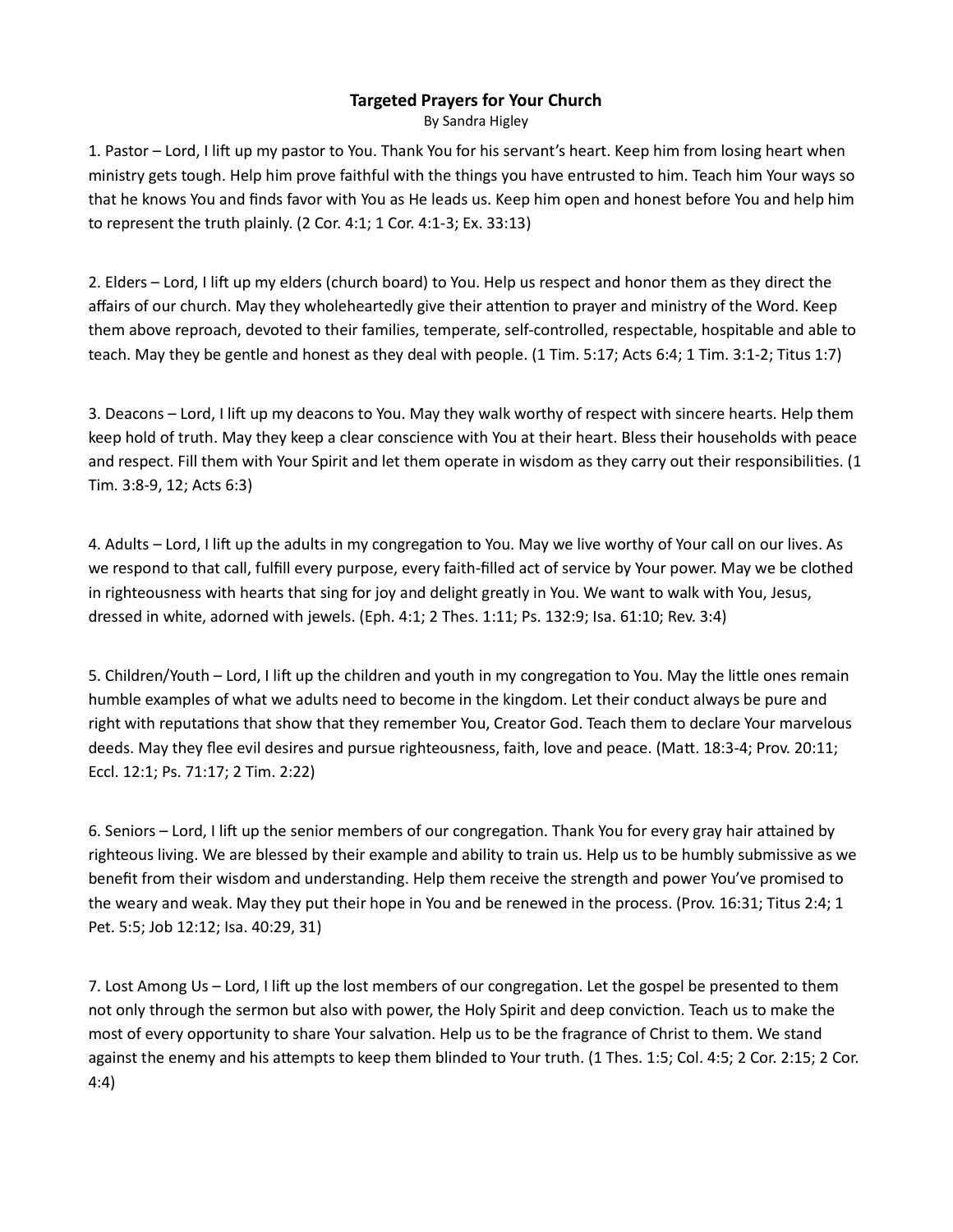8. Worship Leaders – Lord, I lift up our worship leaders. Appoint people to this position who understand the splendor of Your holiness and praise You out of that understanding. Help them lead us faithfully in thanks for Your enduring love. Use their praise to defeat the enemy. May they be the true worshipers You are looking for who worship in spirit and in truth. Let them glory only in You, Jesus, so that they put no confidence in their own flesh. (2 Chron. 20:21-22; Jn. 4:23-24; Phil. 3:3)

9. Speakers/Teachers – Lord, I lift up the speakers and teachers in our church. May everyone who holds that position—pastors, Sunday school teachers, small group leaders, guest speakers—rightly divide Your word of truth. Let them admonish and teach with wisdom. Reveal the mysteries of Your word to them and encourage them to speak those mysteries courageously and fearlessly. Let them speak with a spirit of faith that springs from their relationship with You. (2 Tim. 2:15; Col. 1:28; Dan. 2:47; Phil. 1:14; 2 Cor. 4:13)

10. Women's Ministry - Lord, I lift up our Women's Ministry. Encourage our older women to train the younger in family issues. Teach our women to be virtuous—women with gentle and quiet spirits who put their hope in You. Let this ministry produce women who feel Your passion for them and who choose to spend time at Your feet. Train them to contend for the gospel side by side with the men. (Titus 2:4, 5; Prov. 31:10; 1 Pet. 3:4, 5; Ps. 45:11; Lk. 10:38-42; Phil. 4:3)

11. Men's Ministry – Lord, I lift up our Men's Ministry to You. Use this ministry to build our men in their faith. Teach them to be in right relationship to You and each other, to love their wives sacrificially and to instruct their children with patience. Encourage them to hold each other accountable as they carry each other's burdens. May they speak the truth in love to each other even when it's hard. (Jude 1:20; Titus 2:2; 1 Tim. 5:1; Eph. 5:25, 6:4; Gal. 6:2; Eph. 4:15; Prov. 27:6)

12. Youth Workers – Lord, I lift up our Youth Workers. Let these young men and women set an example in their speech, life, love, faith and purity. Cause them to be strong, alive-in-the-Word overcomers. Help them to have discernment as they deal with the young people in our church. Help them to notice any youth who lack judgment so they can teach them to value Your life-giving principles. Pour out Your Spirit on them. (1 Tim. 4:12; 1 Jn. 2:14; Prov. 3:21, 7:7, 7:2; Joel 2:28).

13. Behind-the-Scenes Workers – Lord, I lift up the people who work behind the scenes at our church. Thank You for every nursery worker, parking lot attendant, office volunteer, building janitor, etc. who have devoted themselves to the service of the saints. Bless them for the obedience and generosity they have displayed—may You receive praise as a result! Keep them in an attitude of humility that comes from wisdom and wholehearted service to You rather than to be noticed by others. (1 Cor. 16:15; 2 Cor. 9:12-13; Jas. 3:13; Eph. 6:7)

14. Children's Ministries – Lord, I lift up our children's ministries to You. Create an atmosphere here that encourages our children to find You. Let the teachers be careful to remind each child of the marvelous things You have done. Cause everything they learn about You to become a part of them forever. May they consistently choose life and blessing each day because of the training they receive in our church. Keep them walking in the truth. (Mk. 10:14; Dt. 4:9; 29:29; 30:19; Prov. 22:6; 3 Jn. 1:4)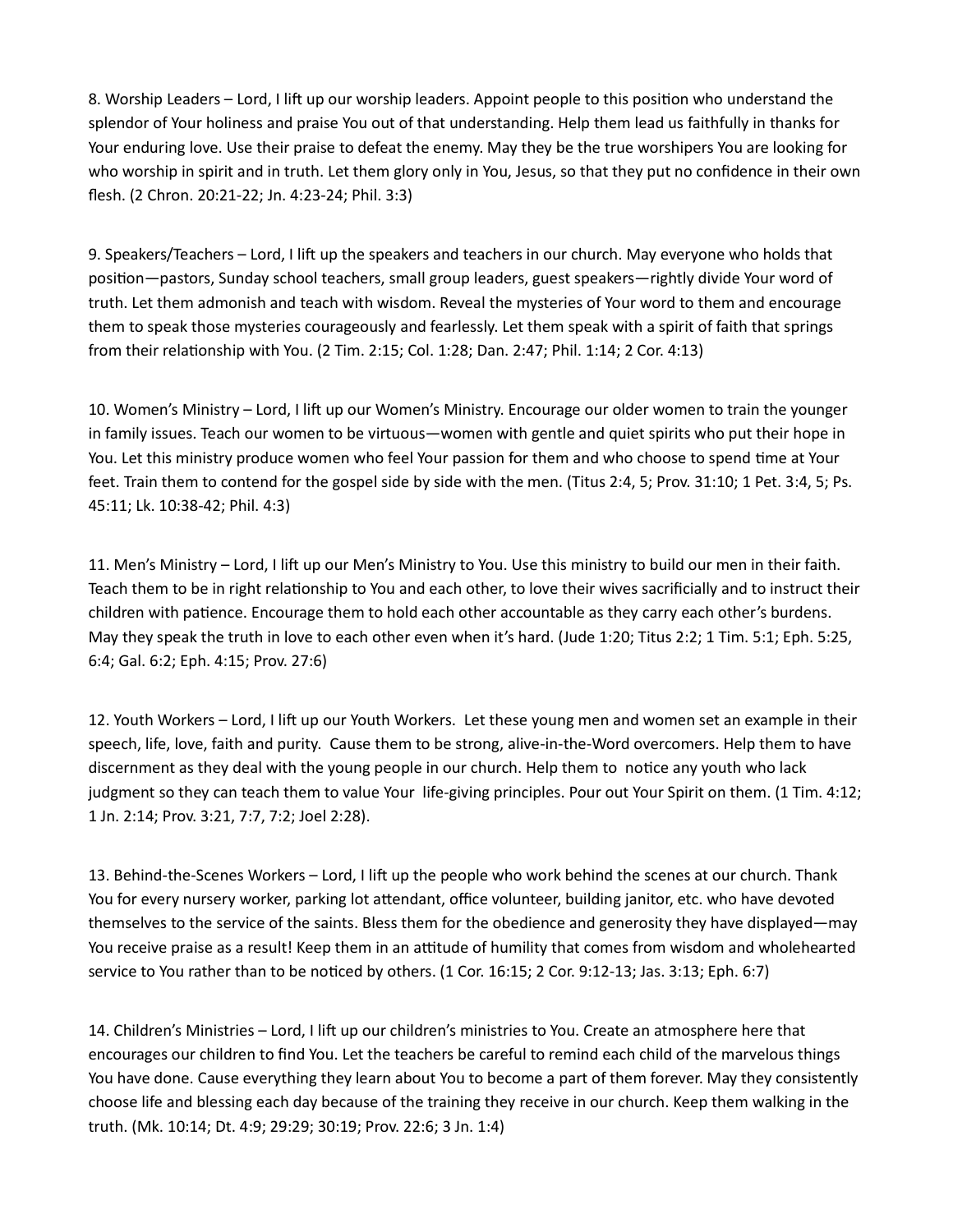15. Prayer Focus – Lord, I lift up the prayer focus in my church. Make us into a house of prayer. We desire to be clear-minded and self-controlled so that we can pray first, always, continually and thankfully. May everyone recognize that this is Your desire for all and not just a few. Use us to stand in the gap for others. Let there be prayer ministry among us that is powerful and effective. (Mk. 11:17; 1 Pet. 4:7; 1 Tim. 2:1; Eph. 6:18; 1 Thes. 5:17; Phil. 4:6; Ps. 32:6; Ezk. 22:30; Jas. 5:16)

16. Spiritual Level – Lord, I lift up the spiritual temperature of my church. Revive us! Refine us so that we burn hot for You. Give us singleness of heart and action so that we always fear You and follow Your precepts. Pour out a spirit of Josiah on us so that we turn to You heart, soul and strength. Open our minds to understand Your Word so that our hearts burn within us. (Ps. 85:6; Rev. 3:14-18; Jer. 32:39; Ps. 111:10; 2 Ki. 23:25; Lk. 24:45, 32)

17. Spirit-Led – Lord, I lift up the issue of our willingness to be led by Your Spirit. Holy Spirit, show us any way we are grieving, quenching or resisting You. Convict us and lead us to level ground. Help us keep in step with You as we live by You. Reign in us so that we experience Your freedom. Lead us into grace, life and peace. (Eph. 4:30; 1 Thes. 5:19; Acts 7:51; Jn. 16:8; Ps. 143:10; Gal. 5:25; 2 Cor. 3:17; Gal. 5:18; Ro. 8:6)

18. Spiritual Gifts – Lord, I lift up the use of spiritual gifts in our church. We eagerly desire spiritual gifts that You've given for our common good. Help us understand the various gifts and how they work. Teach us to use what we've received to serve others and faithfully administer Your grace—whatever form that takes. Help us exercise our gifts in love. Remind us to keep fanning into flame the gifts You've entrusted to us. (1 Cor. 14:1, 12:4-7; 1 Pet. 4:10; 2 Tim. 1:6)

19. Love/Unity – Lord, I lift up our love for one another as a body. Help us purify ourselves by obeying the truth so that our love for each other will be sincere, deep and from the heart. May our love for one another prove that we are Your disciples. Give us a spirit of unity so that we may glorify You with one heart and voice. Help us accept one another as we clothe ourselves in love. (1 Pet. 1:22; Jn. 13:34-35; Ro. 15:5-7; Col. 3:14)

20. Finances – Lord, I lift up our church finances. May we sow generously into our church without reluctance or compulsion. Make all grace abound so we have all we need for every good work You've assigned us. Make us rich in ways that result in generosity on our part so You will be praised. Keep reminding us of your promise to throw open the floodgates of heaven and pour out blessing on all who bring the whole tithe into Your house. (2 Cor. 9:6-11; Mal. 3:10)

21. Outreach/Missions Projects – Lord, I lift up our outreach programs. Remind us to do good and share with others as a pleasing sacrifice to You. Keep us outwardly focused so we don't become self-absorbed. Help us teach one another to be faithful ministers of Your Son. Enable us to meet people wherever they have a need. Help us minister faithfully as we proclaim the gospel so that the ones we reach might become an acceptable offering to You. (Heb. 13:16; Phil. 2:4; Col. 1:7; Jude 1:23)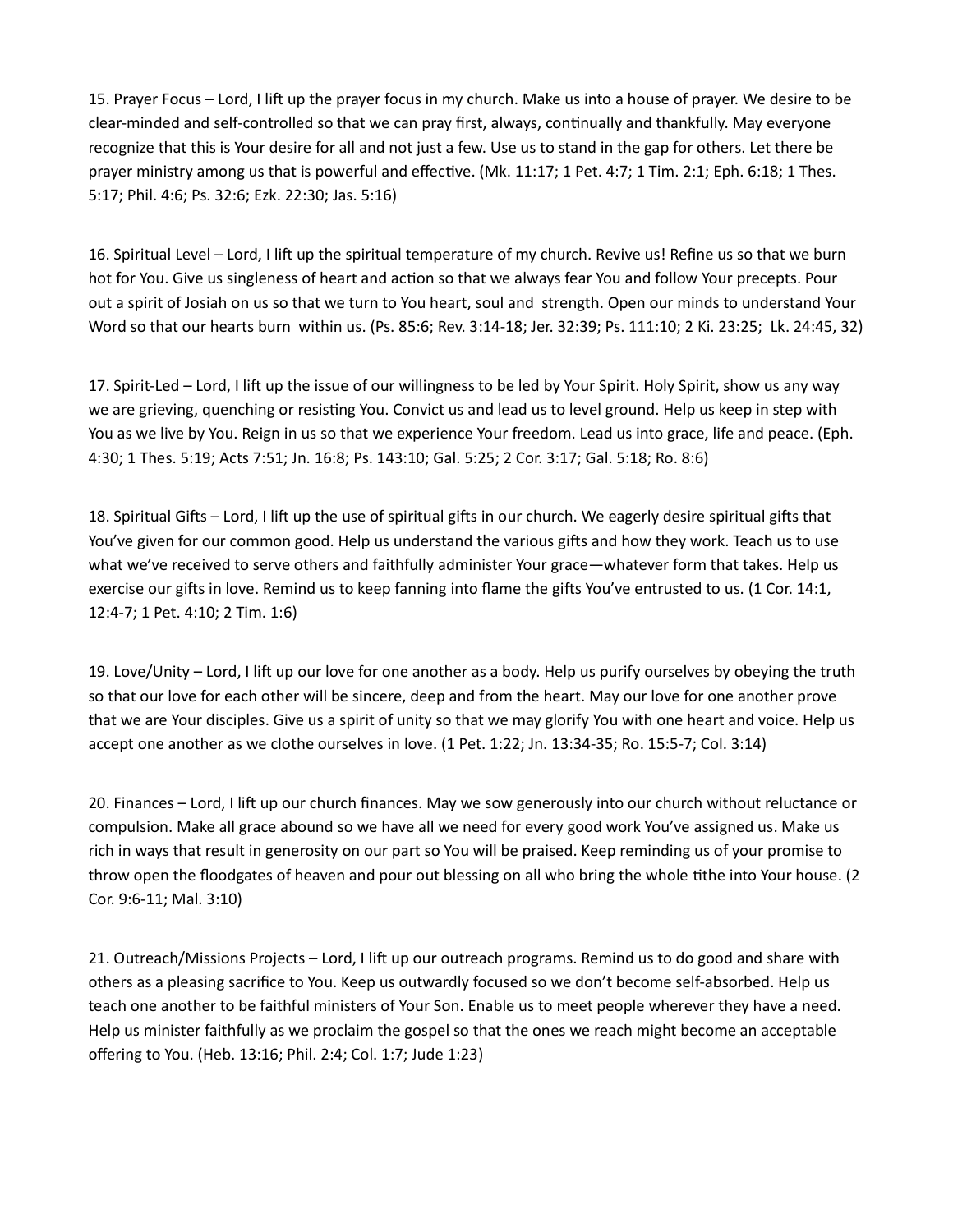22. Single Parents – Lord, I lift up the single parents in our church. May they know You as father to the fatherless and defender of widows! Let us be a real family to them when they are lonely. Show us ways to include them and minister grace to them. Stir up practical ideas in us that show Your love and care. Help them relax in Your grace and provision which is more than enough for every weakness and need. (Ps. 68:5-6, 25:16; MaƩ. 25:35-40; 2 Cor. 12:9; Phil. 4:19)

23. Help for the Hurting – Lord, I lift up those who are hurting right now. May they come to know You as El Roi, the God who sees them. For every situation of rejection, help them feel sonship. Bind up the brokenhearted! In every area of bondage, set the captives free; in every case of mourning, replace it with Your oil of gladness. Comfort them so that they will have a ministry of comfort to others. (Gen. 16:13; Ro. 8:15; Isa. 61:1-3; 2 Cor. 1:3-4)

24. Freedom from Besetting Sins – Lord, I lift up every one of us who struggle with sin issues. Keep us from the enemy's scheme of condemnation. Grant us repentance so that we can escape the trap of the evil one. Thank You that sin was done away with on the cross and that we are no longer slaves to it. Help us to throw off everything that entangles—help us run the race with perseverance. (Ro. 8:1; 2 Tim. 2:25, 26; Ro. 6:6; Heb. 12:1)

25. Kingdom Focus/Priorities – Lord, I lift up our priorities as a congregation. Give us ears to hear what Your Spirit is saying to our church. Open our eyes to see things as You see them. Help us move beyond issues of immediate need to pursuing Kingdom issues. Bring us to a place where "Your kingdom come, Your will be done on earth as it is in heaven" is more than just words we say. (Rev. 3:22; 2 Ki. 6:17; Matt. 6:25, 33, 10)

26. Growth through Evangelism – Lord, I lift up our church growth to You. Add to our number daily through new converts. Birth spiritual children through us. Let our actions win people over without words. Use us as Your agents to rescue people from darkness and bring them into Your Son's kingdom. We long to be worthy ambassadors in this ministry You have entrusted to us: that of proclaiming Your message of reconciliation to a lost world. (Acts 2:47; 1 Cor. 4:15; 1 Pet. 3:1-2; Col. 1:13; 2 Cor. 5:20)

27. Our Neighborhood – Lord, I lift up our community, especially the surrounding neighborhood. Let us love these people as we love ourselves. May our concern for their needs override other things that take our time and focus. Rebuild and restore areas that have been devastated. Renew our community—send Your peace and prosperity into this place where You've planted us. Bless each individual home and family. Build each house from the inside out; watch over our city. (Gal. 5:14; Prov. 3:28; Isa. 61:4; Jer. 29:7; Lk. 10:5-6; Ps. 127:1)

28. Connectivity with the Church in Our City – Lord, I lift up the Church in our city. Thank You for creating the body as one unit made up of many parts. Help us understand the value of each part as You have arranged them. We confess that we've minimized other parts. Forgive us, for we are all baptized by one Spirit into one body. Help us to work at being one: concerned about one another—suffering with and rejoicing with other congregations as appropriate. (1 Cor. 12:12-26)